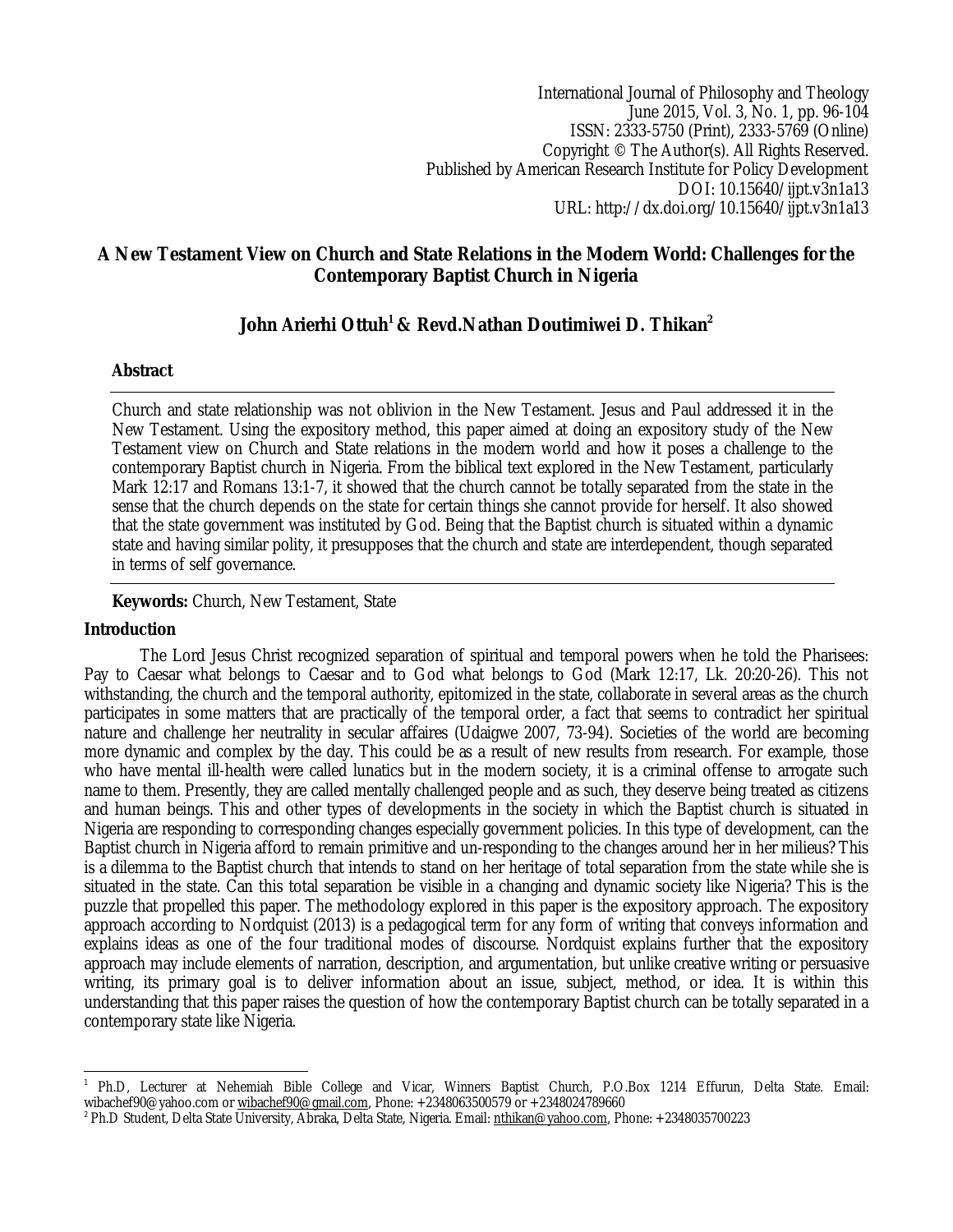#### **Conceptual Clarification**

*The Nigerian Baptist***:** The Baptist church in Nigeria is registered with the cooperate commission affairs of Nigeria with the name Nigerian Baptist Convention. Each Baptist church in Nigeria operates a congregational system of church polity yet members of the Nigerian Baptist Convention. The word Baptist as it is used in this work refers to the Nigerian Baptist Convention or the local Baptist Church.

*Church***:** The word church in the New Testament usage is *ekklesia* and it means the assembly of people summoned by a herald (Acts 19:32, 39, 40). Moreover, it means the congregation which the living God assembles about His Messiah Jesus (Robinson, 2004: 123-126). Thus, the church is the spiritual family of God, the Christian fellowship created by the Holy Spirit thorough the testimony to the mighty acts of God in Christ Jesus and as such, it is the sphere of the action of the risen and ascended Lord (O'Brien 1993, 123-131). The church in this context of this work could be used to mean baptized believers in Christ who profess their faith in Jesus Christ as a one who died for their sins, was buried and resurrected on the third day. The Baptist church in Nigeria is part of this church in both universal and local senses.

**State:** The Encarta Dictionary (2008) defines the term state in the following forms: mostly autonomous region of federal country, that is an area forming part of a federal country such as the United States or Australia with its own government and legislature and control over most of its own internal affairs; a country or nation with its own sovereign independent government and; a country's government and those government-controlled institutions that are responsible for its internal administration and its relationships with other countries.

#### **The Composition of the Nigerian Baptist Convention**

According to the constitution of the Nigerian Baptist Convention 1994:50-51), the followings are the composition of the Nigerian Baptist:

*The Local Baptist Church***:** The local Baptist church is a Baptist church located in a particular geographical area. She can bear any name of her choice provided there is Baptist attached to it and then the Nigerian Baptist Convention. For example, Faith Baptist Church of the Nigerian Baptist Convention Uyo, etc. The Local Baptist Church is autonomous in terms of authority and polite but cooperates with the Nigerian Baptist Convention based on mutual and documented terms of understanding. No single individual dictates to a local Baptist Church. The local Baptist church governs herself democratically (although, controversially called pneumatocracy). Decisions are taken by simple majority vote (O'Donovan, 1995:170). The local Baptist church has a Church Council (CC) which reports and recommends to the Church in Conference (CIC) which is the highest authority for all decisions making. The local Baptist church chooses her own pastor trained from the Baptist Seminary. The Local Baptist church pastor is the chairman of both the Church Council and Church-in-Conference. The local Baptist Church officers form the Church Council, while all the baptized members of the church form the Church in Conference (business meeting).

*Association***:** This refers to at least six organized Baptist Churches in a particular geographical area for the purpose of fellowship and missions. It is the local church that forms the association. A moderator is usually elected by the churches at a given day place and time. The moderator presides over the meeting of the association when they gather but does not have authority over the pastors nor the churches. The appointment is tenured for three years or more depending on the policy of that association.

*Conference***:** This is made up of a minimum of six associations, either within a state or two states or within a very big city. For example, Lagos Baptist Conference, Ogbomoso Baptist Conference. Every state can have a conference. If two or three states decide to merge and be a conference they can but associations that conforms to the constitution of the Nigerian Baptist Convention can form a conference within a state. The conference has a nominal chairman and the apex leadership is called conference president. While the ceremonial chairman presides over the executive meeting, the conference president runs the day-to-day administration of the Conference. Decisions are made during annual sessions, with representatives from all the associations under the Conference.

*Convention***:** This is made up of all the churches cooperating with the Nigerian Baptist Convention both in Nigeria and beyond. But churches are recognized under the conference they belong. The modern Nigerian Baptist convention has its apex leadership as Convention President.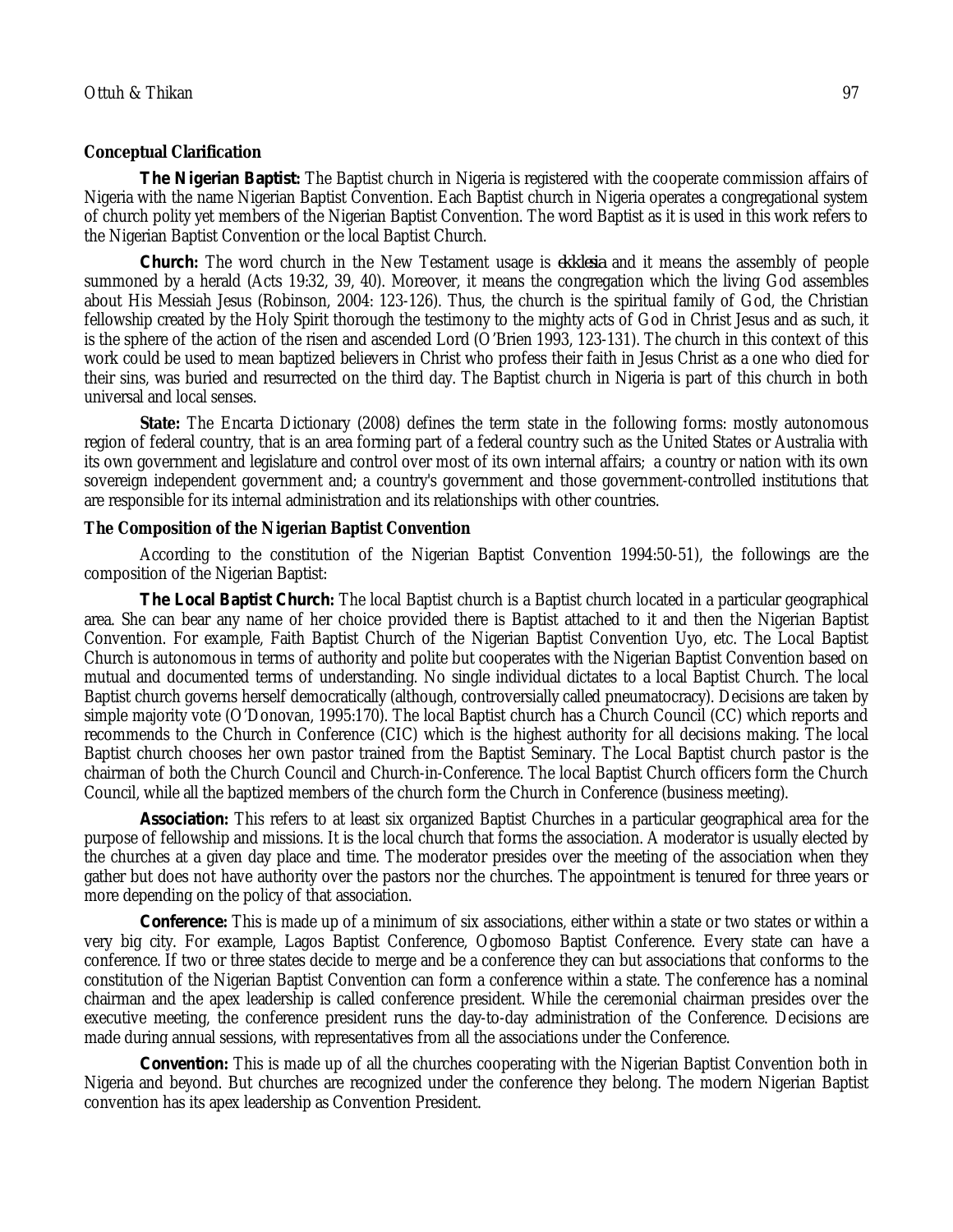The officer who presides over the executive committee meeting is called chairman. The convention president runs the day-to-day administration of the whole body and assisted by the rest. The role of all the officers are spelt out in the constitution of the Nigerian Baptist Convention. The Nigerian Baptist Convention meets once in a year in any chosen conference and decisions are made by representatives from all the conferences under the Nigerian Baptist Convention by way of majority votes.

## **Church and State Relations: A Historical Approach**

In the 11th century, during the reign of Henry III as Holy Roman emperor, the split between East and West was formalized when the pope at Rome and the patriarch of Constantinople excommunicated each other. Division had existed for centuries, but this was a formal break that still remains. It has had major political consequences throughout history. More recently, the East-West divide of the Cold War arguably had some of its roots in the church split of the 11th century. Additionally, the ethnic conflict in the Balkans in the 1990s goes back to ancient religious rivalries (Rhodes, 2013). Rhodes affirmed further, thus: A major struggle between Germany and Rome was started by the Lateran Council of 1059, which decreed that future popes would be elected by a college of cardinals, removing the influence of the emperor. This was to have a long-lasting effect and was a portent of conflict to come. The crowning of Charlemagne by Pope Leo III in A.D. 800 had led to a close alliance between church and state, which can be likened to a marriage. The church at Rome was considered the spiritual authority over men's lives, whereas the emperor was the head of the political organization to which men submitted. The church taught the people that they must obey the emperor, whereas the emperor enforced the authority of the church over the people in spiritual matters. It was the emperor's job to ensure religious conformity and the unity of the faith, with force when necessary. Between them, they controlled most of the peoples of Europe for centuries. Only with the Protestant Reformation of the 16th century was any progress made toward religious freedom. Pope Leo XIII, late in the 19th century, summed it up this way: "The Almighty has appointed the charge of the human race between two powers, the ecclesiastical and the civil, the one being set over divine, the other over human things." He also said: "Church and State are like soul and body and both must be united in order to live and function rightly." But harmony between the two was rare. Pope Gregory VII came to the throne in 1073 and declared that "the Pope is the master of Emperors!" His proof for this was that the popes were the ones who crowned the emperors, not the other way around. Emperor Henry IV (1056- 1106) clashed with the pope on the issue of lay investitures. For centuries the secular leaders appointed bishops and abbots, investing them with spiritual authority. The pope wanted this to end, so that only he could make such appointments.

Generally, church and state according to Walter H. Stowe 1980:422) "is a term that refers to the relationships between churches and governments". These relations have been an issue at least since the time of Christ. In the early times according to Stowe, the ancient Greece and Rome, closely related bodies handled both religious and governmental affairs, so that controversy between them did not arise. The problem first became serious in the later days of the Roman Empire, after Christianity became the state religion about A. D. 380. the position of the Christian church then became an urgent question. Historians believe that Pope Gelasius I, who reigned from A. D. 492 to 496, first formulated a doctrine of equality and coordination between the Church and the civil government. The fusion of the state and Christian religion was made possible by Emperor Constantine who was a Christian convert. In A. D. 313, he made Christianity a recognized religion in the whole of the Roman Empire (Robert D. Linder, 1997: xiii). Many historians feel that the acceptance of Christianity during the fourth century as the official state religion seriously damaged spirituality as Christian leaders became confidents of emperors. Others interpret this period as the fall of the church from its apostolic purity as the beginning of a new era in which the issue of the right relationship between church and state had to be resolved (Linder 1977: xiv).

Stowe further explains that in the middle age there was a struggle between the Roman Catholic Church and Various European rulers. At the light of Papal Supremacy, Boniface VIII, Pope from 1294 to 1303, issued a bull (papal decree) called Unam Sanctum. This controversial bull declared that the pope should have a voice in civil, as well as religions affairs. This bull angered King Philip IV of France an forced the next Pope Clement V, to move the papal court to Avigon, France, in 1309. the later caused the great schism of the west. On the other hand, in the 1950's radical changes took place in the church-state situation. There were now several Christian Churches, not just one. The conflict over spiritual authority led to religions wars in many countries. Lutheranism made the prince of a country the head of the church, that is, the ruler of a country should determine the religion of his subjects, if the King and parliament shared ruling power, they would both decide. The disagreement in England in the 1600's resulted in civil war. In the 17000's many democratic nations maintained the separation of state and the church.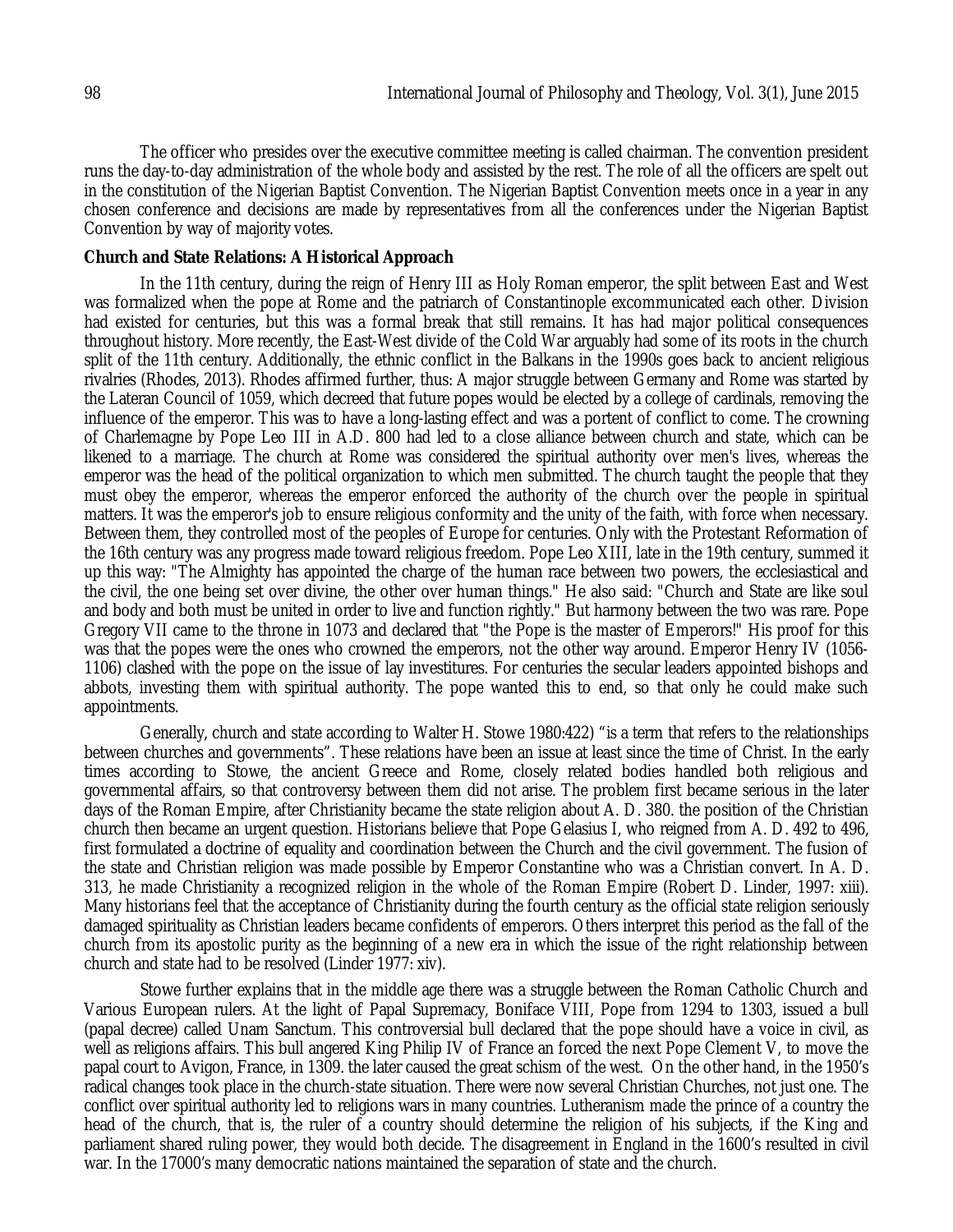For example, the United State's constitution recognized the church as a private association subject to the law of the country but essentially free to teach what they wish.

## **The Contemporary Baptist Church in Nigeria and State Relations: Challenges**

Revd. Jefferson Bowen brought the Baptist Mission to Nigeria in 1850 and in 1914 when Lord Lugard amalgamated the Northern and Southern protectorates; the Nigerian Baptist Convention was inaugurated. Hence, she is called the Nigerian Baptist Convention, meaning the Baptist Church that is self-governing in Nigeria. The Nigerian Baptist being an offshoot of the Southern Baptist Convention, USA operates the Universal heritage of the Baptist, viz: individual soul competency, separation of church from state, autonomy of the local Baptist Church, baptism by immersion, congregational polity, priesthood of believers and thorough study of the book (the Bible). In the case of democracy as form of church government in the Baptist denomination in Nigeria, we can say to some extent that she has some similar polity with that of Nigeria political polity. For example, in the modern Nigerian Baptist, the President elect in the Nigerian Baptist Convention is an executive president like that of the Federal Republic of Nigeria. Although, the Bible has a nomenclature for church leaders such as bishop, pastor, elder, etc, the Baptist church still prefers use of president for the nomenclature of the apex leadership. This raises the question if the Baptist church in Nigeria can deterred from relating with the Nigerian state.

Baptists all over the world believe in the separation of church from state. The Nigerian Baptist Convention is not an exception to this believe and practice. The founding fathers of the Baptist where probably disdained by the abuse of the fusion of the church and state. One of such abuse is cohesion. This was so pronounced when the founding fathers of the Baptist (the separatists or Anabaptist) were severely persecuted by the Church of England and the state (Geoffrey Hanks, 1992: 139). Under the leadership of Robert Browne, the Congregationalists (or independents as they were later known) believed that each local congregation must be independent and founded upon a covenant which the believers make with God, and one another. They also felt that the church should be separated from the state because the Church of England then was too inclusive and comprehensive. Another reason they may have necessitated the move of separation of church from state could be the fact that whenever there is a disagreement between the church and the state over issues, the state persecutes the church and many a times war use to break out and the church suffers a lot. Another case could also be that the state was always trying to formulate policies for the church and lord it over the church (S. M. Houghton, 1980:144-148). The idea of separation of church from state is simply saying that the church nor the government should not govern each other. Each should govern herself as an entity. But this ideal constitute some challenges to the contemporary Baptist church in Nigeria in the sense that the contextual milieu in which the idea was conceived is different from that of Nigeria. The challenges include:

**i. The Extent of Separation.** Can the Church be totally separated from the state? First of all, the Nigerian Baptist recognizes the fact that the church is physically established in the state. The Baptist church recognizes the state government as God's own institution according to biblical injunctions and as such, the Baptist church in Nigeria must be law abiding and prayerfully support the government (Romans 13: 1-7). The Baptist in Nigeria also belief that the state and the church need each other but should not dictate to each other. While the church preaches against evil, the government punishes evil. While the church cannot physically convict and condemn an evil doer, the state does. In this understanding, Maurice Wiles (1966: 155) states: "state and church each had their particular responsibilities". While the church depends on the state to protect her against external aggressions; the state depends on the church for spiritual and moral supports. All these they do at their disposals none forces each other.

**ii. Autonomous Organization of the Baptist Church.** The Nigerian Baptist believes and practice autonomy of each local Baptist Church. It is believed by the Baptist that the New Testament Organization of the church is autonomous. The New Testament church did not operate ecclesiastical grades in the ministry of the churches by which there may be created an ascending series of rulers who shall govern the churches merged into one vast ecclesiastical organization called "the church". So, also we are in position to see that there is no warrant for an ascending series of courts which may review any case that originates in a local church. The Baptist see on the contrary, that each local church has been committed by Christ the management of its own affairs; and that she had endowed every church with ecclesiastical competency to perform every function that any ecclesiastical body has a right to perform (Forrester 1943,655). As the churches are not to be dominated by any external ecclesiastical authority, so they are not to be interfered with, in their church life by civil government or papacy.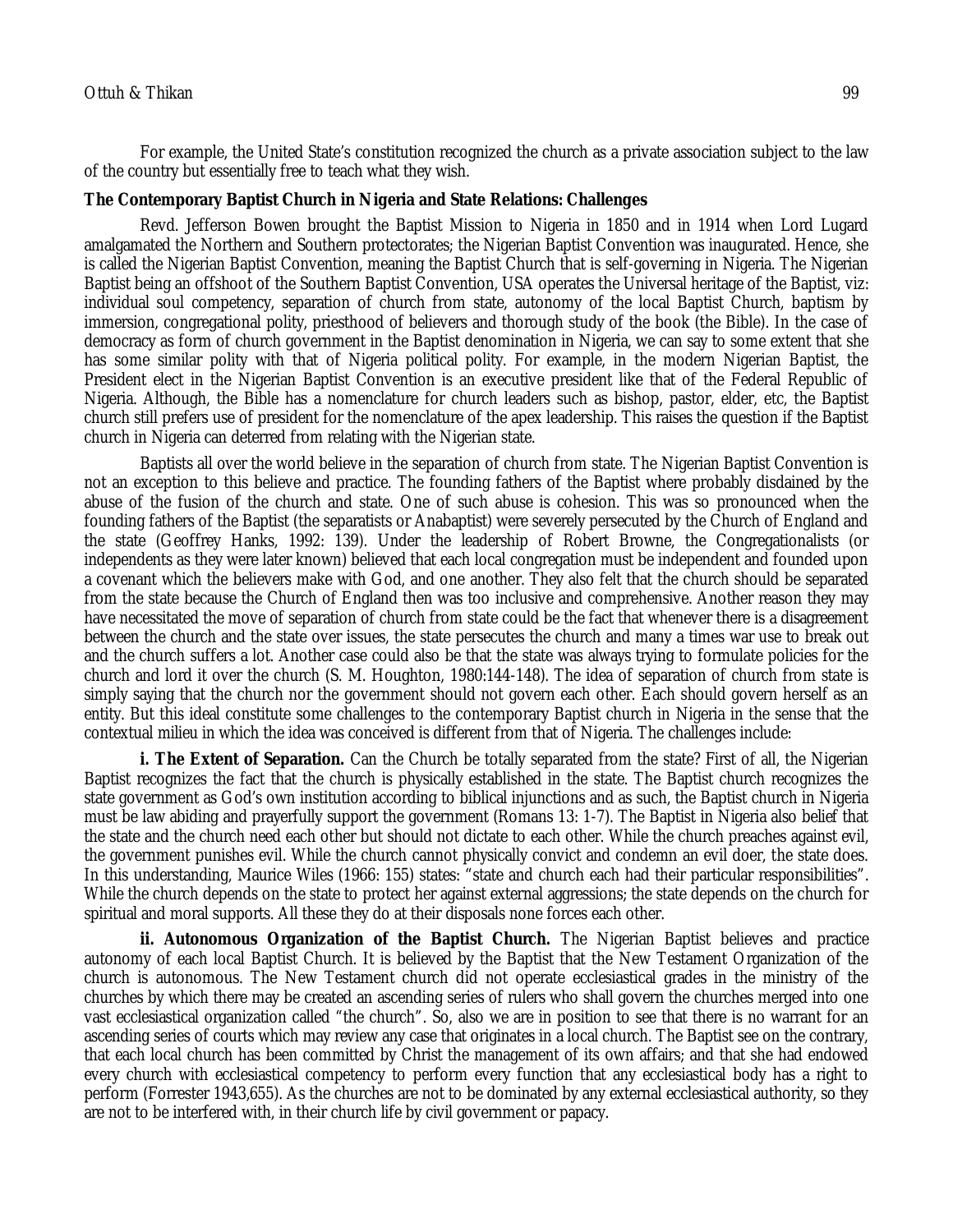But the Nigeria Baptist being a church in an African soil, has devised a means of settling crisis. The church must not take her matter to the court but how do they deal with those who are not members of the church? Also when there is a problem, the local Baptist church has the authority to solve her problems without the interference of external bodies, but if the Local church cannot solve it, she on her own refers it to the association of Baptist churches in that area and if the association could not handle it, it goes to the conference and if the conference cannot, it goes to the convention (otherwise known as the Nigerian Baptist Convention). Whatever the convention says at this level becomes final (the constitution and bye-laws of the Nigerian Baptist Convention, 1994:51-53). This is a challenge to the autonomy of the local Baptist Church in the sense that it is a contradiction of the autonomy of the Baptist church. Being that the Baptist church in Nigeria adopted the autonomy of the local Baptist church, it becomes difficult to unanimously accept the public representation and opinion of anyone speaking on behalf of the church in a state function unlike the Roman Catholic and Anglican churches in Nigeria which operate Episcopal system of church polity. On the other hand, the local Baptist church and even the Convention go to court for justice if she feels oppressed or if her right is been encroached by external forces. This also raises the question: can the church be totally separated from the state.

iii. The Priesthood of Believers. The Baptist believe that all those who have Jesus Christ as Lord and personal saviour are all priests. Therefore, no particular person is designated as priest among the local congregation. The pastor of any Nigerian Baptist church is regard as a nominal overseer not a priest like those churches that practice Episcopal church polity. By implication, the pastor of a local Baptist church does not have the final say in matters of decision making. He leads and guides the congregation in decision making. He can influence the decision making of the church to a very great extent. This is another challenge in the sense that the pastor cannot speak for the church or represent the church in state functions without permission from the church. This can hinder free and easy relationship between the church and state. This understanding could be responsible for the less recognition accorded the Baptist church in Nigeria today especially when it comes to speaking for the church and accepting religious function in the state schedules.

**iv. similarities in polity.** While the Nigerian state government operates democracy as her system of government, the Baptist church in Nigeria does the same but with the understanding that whatever decision that is taking is directed by the Holy Spirit hence modern Baptist call the this polity pneumatocracy (the government God through the Holy Spirit-through the people). While the Nigerian Baptist church claims total separation of the church from the state, she seems to operate a similar polity with the state in the following areas:

- a. While the Nigeria government uses federal system of government in which power is shared between the federal, state and local government respectively, the Nigerian Baptist constitutes her structure contiguously within the Nigerian system of government, that is, Convention (national level with a secretariat at Ibadan), Conference (state level or contiguous 12 associations church) and the Association or states and Association (6 contiguous local Baptist churches).
- b. While the Nigerian Baptist believes in the priesthood of believers, that is, all Christians are priests before God the state operates the equality of citizens before the 'rule of law' of the state. When a Christian sins he has the right to go to God through Jesus Christ directly. On the other hand, when one is accused of crime before the court of law he has the right for fare-hearing.
- c. While the Nigerian Baptist preaches against sin the state preaches against crime. The two preach morality. While the church does not condemn sinners the state condemn criminals if convicted by the court of law.
- d. While membership of the Nigerian Baptist is by baptism by immersion, the citizenship of the state is by birth and adoption.
- e. While the Nigerian Baptist operates religious independence, the state operates political independence.
- f. While the Nigerian Baptist members voluntarily pay tithes to the church, civil servants and business organizations pay tax to the state.
- g. While the Nigerian State uses the presidential system of polity, the Nigerian Baptist uses Parliamentary authority. This is a system whereby local Baptist churches, association, conference and the convention operate her meetings by way of representatives and parliamentary procedure called **ROBERTS RULES OF ORDER.** This is what the Nigerian Baptist operates in all their church councils, executive, conference and ministerial meetings. This Systems is operated in the Nigerian state and national houses of Assembly. This implies that the Baptist church has a relationship with the state even though their decision is not influenced by the of the state.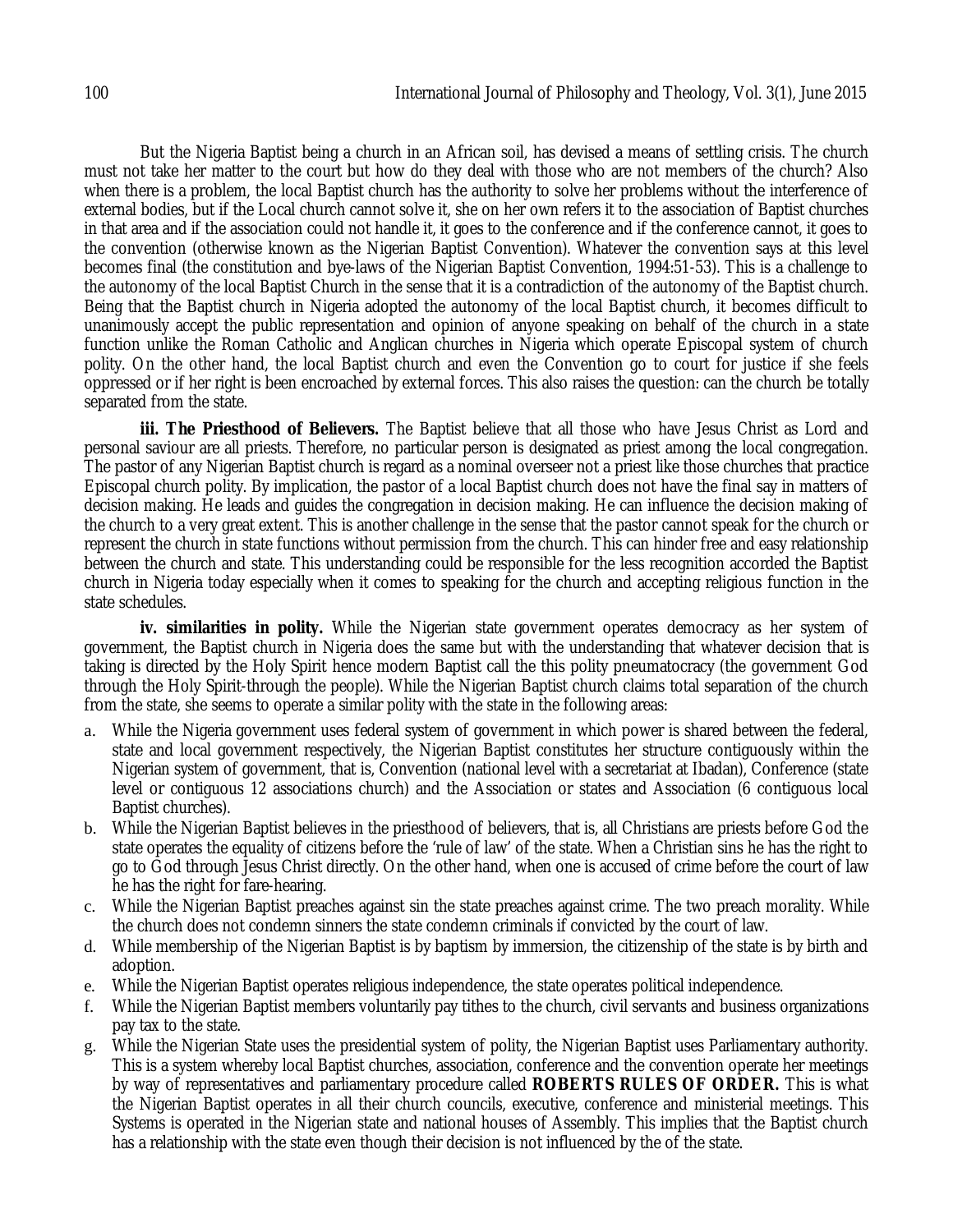While the state must not dictate to the Baptist church in Nigeria, the Baptist church on the other hand must not disobey the laws of the state. Considering the above challenges enumerated above, how can the Baptist church in Nigeria claim total separation from the state when its polity is similar with that of the state and her some of her members are political office holders? This is challenge to the Baptist heritage of total separation of the church from the state. At this point, it is plausible to admit that the modern Baptist church Nigeria should be separated from the state but she cannot exist in the state without relating with the state.

### **Church and State Relations: A New Testament Perspective**

In the Old Testament, there was fusion of political and religious polity. Although, in the religious and political aspect of Israel's society, there were separation of power and functions between the King, priest/prophet there was no separation between the monarchical system of government and the monotheistic religion of Israel. While the King was saddled with the responsibility of political governance, the priest/prophet was saddled with the responsibility of guiding the king with the instructions of Yaweh. It was the duty of the priest/prophet to speak the mind of God to the king and the people without any fear or favour. The king and the people of Israel were expected to follow the direction of the priest/prophet. In the New Testament the Jews understanding of the coming of Jesus Christ was that of a messiah who will deliver them from the domineering Roman power but to their greatest disappointment, Jesus made them to understand that His kingdom transcends the physical one not the earthly type of Davidic kingdom. He declared that the salvation He came to give Israel and the entire world is spiritual and total not merely a political one. There are some passages in the Bible that portray the relationship that exist therein between the state and the church. Some of these scriptural passages could be found in the New Testament. Here two different passages shall be considered from the New Testament.

*i. Mark 12:17*-And Jesus answering said unto them, "Render to Caesar the things that are Caesar's, and to God the things that are God's." And they marveled at him. The Greek phrase *apodidomi Kaisar* gives the understanding that there is something to be given to Caesar. The Greek word ἀπόδοτε as used in the passage is middle verb imperative aorist active indicative second person plural and it means to deliver, to give away one's own profit, to sell, to pay off, discharge what is due, to requite, etc (Fuller 2002, 104-108; Vine 1996, 158-159). The person to be paid here was a government official called Καίσαρι (Caesar). Καίσαρι was the surname of Julius Caesar which was adopted by Octavius Augustus and his successors afterwards became a title and was appropriated by the Roman Emperors as part of their title (Maddox 2008). Here, while Caesar represents the state Jesus represents the church. The Bible does not articulate a full-blown doctrine of the separation of church and state. Yet, its seeds are clearly present. Jesus at least foreshadowed the concept when he said that taxes be paid to the Emperor. Jesus' behaviour here was consistent with his words. He never took a coin from Caesar or sought the help of Herod in his ministry and mission. In many places, the New Testament outlines the contours of the separate realms of the kingdom of God and the kingdom of Caesar. The church is given the tasks of spreading the gospel (Acts 1:8), teaching doctrine (Matthew 28:20), and discipling believers (Ephesians 4:11-13). The state is divinely ordained to resist evil (Romans 13:3) and keep order (I Peter 2:13-15). Although these realms sometimes overlap and do not necessarily clash, the New Testament bears witness to a two-kingdom world; each with separate duties and each engendering different loyalties.

#### **ii. Romans 13:1-7-** This passage reads thus:

Let every person be subject to the governing authorities; for there is no authority except from God, and those authorities that exist have been instituted by God. Therefore whoever resists authority resists what God has appointed, and those who resist will incur judgment. For rulers are not a terror to good conduct, but to bad. Do you wish to have no fear of the authority? Then do what is good, and you will receive its approval; for it is God's servant for your good. But if you do what is wrong, you should be afraid, for the authority does not bear the sword in vain! It is the servant of God to execute wrath on the wrongdoer. Therefore, one must be subject, not only because of wrath but also because of conscience. For the same reason you also pay taxes, for the authorities are God's servants, busy with this very thing. Pay to all what is due them-- taxes to whom taxes are due, revenue to whom revenue is due, respect to whom respect is due, honor to whom honor is due (NRSV). The concept of church and state obligations were juxtaposed by Paul in the above passage. Here, he postulates that the government of the state is instituted by God just as that of the church was instituted by God also. As such, Paul argues that Christians should render their civic obligation to the government of the state and failure to do so amounts to disobedience.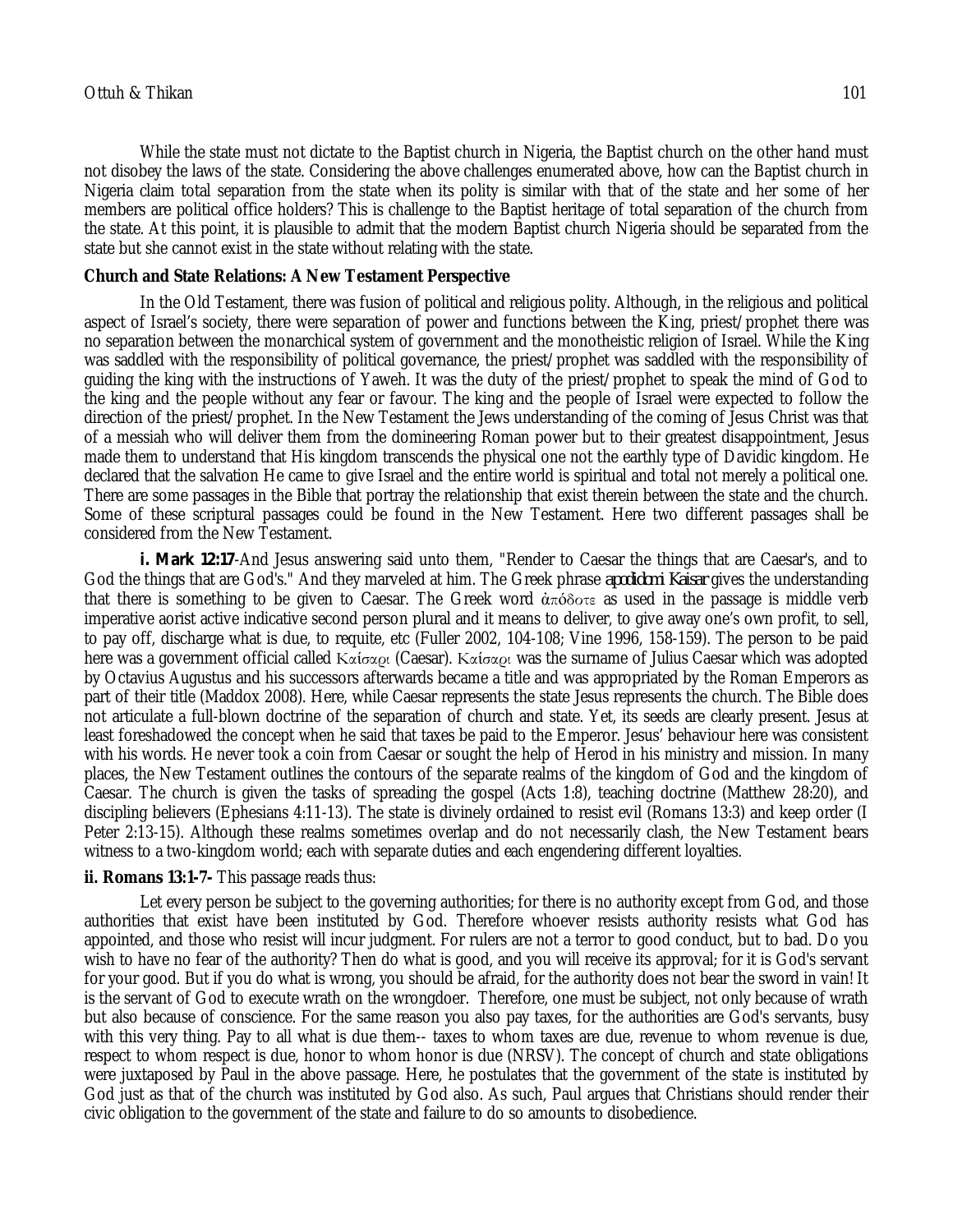Here Paul made use of some themes to drive home his message. Such themes include: ὑποτάσσω*-hupotasso*  (v.1)*,* ὑπάρχω- *uperecho* (v.1)*,* ἐξουσία-*exousia* (vv.1-3), διάκονός-*diakonos* (v.4) and φόρους-*phorous* (vv.6-7). The Greek word ὑποτάσσω-*hupotasso* means to subordinate, to arrange under, to submit, to obey, voluntary submission to authority (Strong 2002, 1539). In this context, Paul refers to the submission of all in the state. The preposition *pas* (everyone) as used by Paul insinuates that Christians are included among those who are expected to be ὑποτάσσω to the Government. Also, the Greek term ὑπάρχω-*uperecho*, means to have a hold over one, overtop, to rise above, to stand out. In function it means government or those who exercise leadership over people**.** Moreover, the Greek word ἐξουσία-*exousia* means power of choice, liberty of doing as one pleases, physical and mental power, the power of influence and of privilege, the power of rule or government (Strong 2002,1511). All of these understandings implie the power of him who every one must be subject to. The term διάκονός-*diakonos* means one who executes the command of another, a minister or servant (O'Donovan 1996, 172-173). On the other hand, the Greek word φόρους-*phorous* means tributes, especially the annual taxes levied upon houses, land and persons. Banks (1993, 131-137) says that investigation from exegetical, socio-historical and sociological works on Paul's perception on state and church relationship showed that Paul was a charismatic teacher who believe in church and state orderliness.

# **Implication of Church and State Relations for the Contemporary Baptist Church in Nigeria**

- i. Mutual respect: while the church is separated from the state, they both respect each other's modus operandi. The state cannot dictate to church neither can the church dictate to the state. Mutual respect here also implies that both can collaborate in certain areas to make a better society. For example in Nigeria today, there is the state is calling on the church to help in the fight against corruption. No matter how perfect or strong the constitution of the state might be, it cannot totally stop some disgruntled elements among some people in the society. This usually leads to some instabilities in the society. This is another area where the church really needs to speak against injustice and balance it up with the message of righteousness both to those in government and citizens in general.
- ii. Preaching and addressing the evil in the state: The church must not keep quiet about the evil in government especially that of injustice and oppression of the poor and politically and economically disadvantaged people. Using the word of God, the church must tell the state concerning the mind of God about any issue or action that portray evil. Although, the church cannot force the state to accept her preaching, at least the church must not sit on the fence.
- iii. Separation in Functions but Similar in Objectives: even though the Church is separated from the state in polity and functions the objective is a common good of people. While the Church preaches holiness and righteousness from the Holy Bible, the state uses the instrumentality of the constitution of the state to deter citizens from being deviates in the society. The aim is to make sure the society is sane and save for the people.
- iv. Representing God in the affaires of humans: While the church represents the voice of God for the society, the government represents the interest of the people in a democratic setting. The Church lives and acts within the cultural situation of time and place. This does not mean that the Church changes as it adapts to overall cultural change in the society. The Church lives "inculturated" and inculturation is a positive thing. The farther the Church goes in adapting to the culture of the times, the greater the danger is that it will no longer be able to confront the culture of the time. It will only be able to speak the language of the culture of the day and not the radical newness of the message of the Gospel which transcends all cultures. Where this happens, then the life of the Church becomes a sort of civil religion, politically correct, but without the cutting edge of the Gospel. The Church does not have all the answers to the questions of the day because to claim that would be fundamentalism. On the other hand, the Church cannot simply adopt politically correct positions: to claim that would be conformism (Martin,2011). The Church must always have the internal freedom to take positions that are culturally unpopular. The message and the measure of the Gospel should challenge every form of conformism.

It is important to remember that conformism can be an expression of narrow conservatism but that there is also conformism which thinks that it is truly progressive. We can become entrapped in positions on many sides of the overall cultural spectrum. The Gospel however should always foster free and fresh thinking (Ibid).

v. Theocracy in democracy? A theocracy is a government which derives its power immediately from God. The government of Israel was a true theocracy. That was really a government of God. At the burning bush, God commissioned Moses to lead his people out of Egypt. By signs and wonders and mighty miracles multiplied, God delivered Israel from Egypt and led them through the wilderness and finally into the promised land.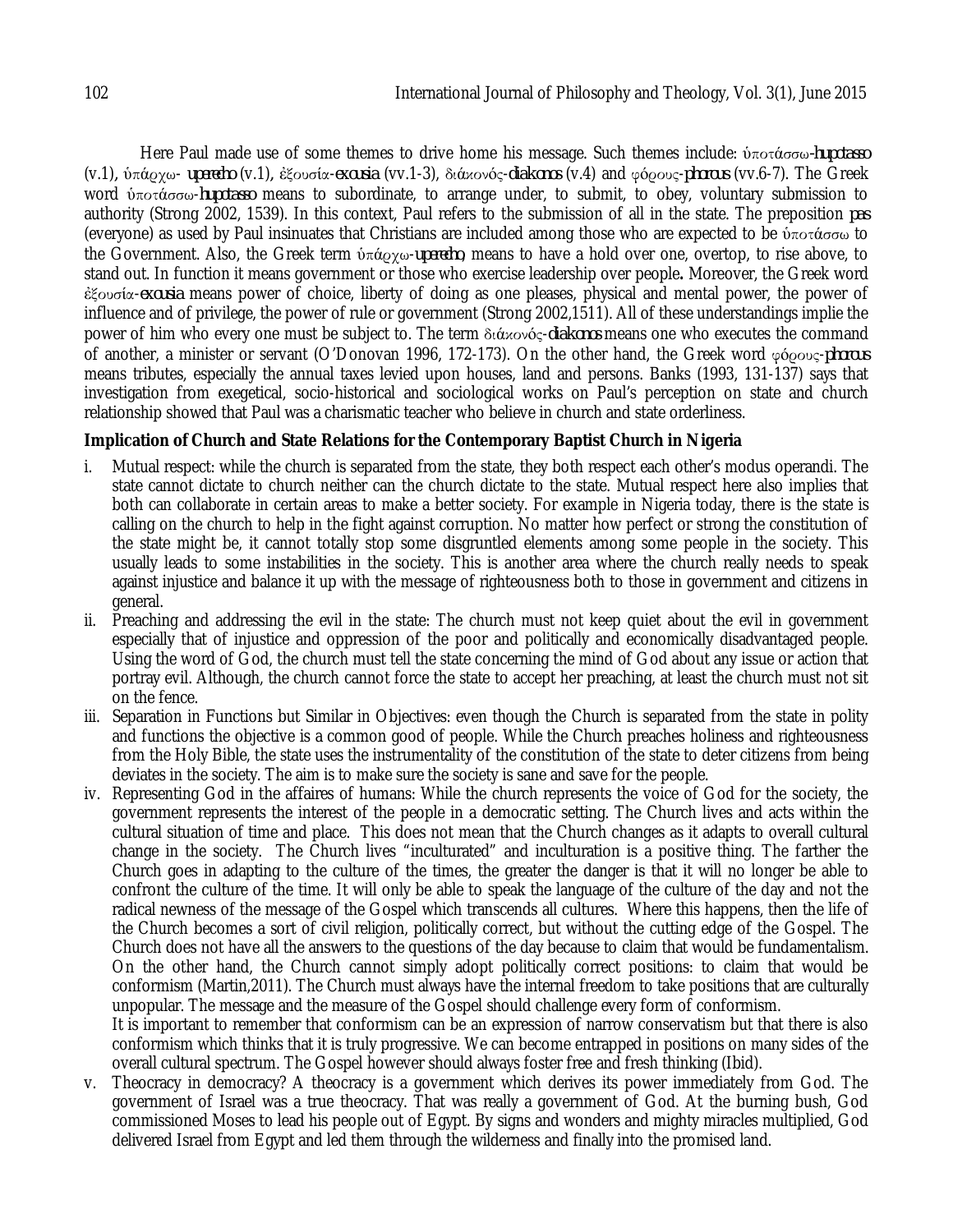There he ruled them by judges "until Samuel the prophet," to whom, when he was a child, God spoke, and by whom He made known His will. In the days of Samuel, the people asked that they might have a king. This was allowed, and God chose Saul, and Samuel anointed him king of Israel. Saul failed to do the will of God; and as he rejected the word of the Lord, the Lord rejected him from being king and sent Samuel to anoint David king of Israel; and David's throne God established forevermore. When Solomon succeeded to the kingdom in the place of David his father, the record is: "then Solomon sat on the throne of the Lord as king instead of David his father" as recorded in 1 Chronicles 29:23 (http://www.americainprophecy.com/separation-of-church-andstate.asp). In the New Testament Paul also alluded to the concept of theocracy in democracy when he says that the government of people or humans are from God (Romans 13:1-7). This implies that God rules the affaires of men through men. These men may be elected by the people for the people yet it comes from God. Elsewhere in the Old Testament, we were told that God used a pagan king called Cyrus to help His people Israel. By this understanding, members of the church cannot contest election for elective position. They can be allowed by the church to work in state organizations or offices as government officials. It is at this we can say: the Baptist church cannot be totally separated from the Nigerian state.

## **Conclusion**

The possibility of total separation of church and state poses a serious dilemma to the contemporary Baptist church in Nigeria in the sense that the church depends on the state to protect her right and privileges as a body registered and recognized within the Nigerian state. Moreover, some of the members of the church are public office holders and the church depends on the state for the provision of certain amenities which the church cannot provide for herself. This work has argued that the Baptist church in Nigeria cannot be totally separated from the state within which she is situated both the church and the state are interdependent. Although the church is spiritual in nature, it is situated within human cultures and structures. The biblical passage explored showed that, the Church should maintain good relationship with the State.

# **References**

- Bank, R. 1993. Church Order and Government. In: Howthorne, G.F.; Martin, R.P. and Reid, D.G. (eds.) Dictionary of Paul and His Letters. Downers Gove: InterVarsity Press, 131-137.
- Forrester, E. J. 1943. Church Government, The International Standard Bible Encyclopedia. Grand Rapids: Eerdmans Publishing Co.
- Fuller, Lois K. 2002. You Can Learn New Testament Greek. Jos: African Christian Textbook, 104-108.
- Hanks, Geoffery, 1992. 70 Great Christians Changing the World. Scotland: Christian Focus Publications.

Houghton, S. M. 1980. Sketches from Church History. Edinburgh: Banner of Truth Trust.

- Linder, Robert D. 1977. The Christian Centuries. A Lion handbook to the History of Christianity. Tring, Herts: Lion Publishing.
- Maddox, M. 2008. Caesar, Kaiser, and Czar. In: http://www.dailywritingtips.com/caesar-kaiser-and-czar. Retrieved on 16/11/2013.
- Martin, Diarmuid (2011). The Relationship between Church and State, in Lecture Notes of Most Rev. Diarmuid Martin Archbishop of Dublin and Primate of Ireland. Mater Dei Institute. 15th March. Martin Archbishop of Dublin and Primate of Ireland. Mater Dei Institute, 15th

http://www.dublindiocese.ie/content/15032011-relationship-between-church-and-state. Retrieved on 02-10-2013.

- Microsoft® Encarta® 2008. © 1993-2007 Microsoft Corporation.
- Nordquist, R. 2013. Expository Writing. In:

http://grammar.about.com/od/e/g/Expository-Writing- term.htm. Retrieved on 15/11/2013.

- O'Brien, P.T. 1993. Church. In: Howthorne, G.F.; Martin, R.P. and Reid, D.G. (eds.) Dictionary of Paul and His Letters. Downers Gove: InterVarsity Press, 123-131.
- O'Donovan, W. 1996. Biblical Christianity in African Perspective. Carlisle: Paternoster Press, 172-173.
- O'Donovan, Wilbour. 1995. Biblical Christianity in an African Perspectives. Carlisele: Paternoster Press.

Rhodes, Melvin (2013). The Uneasy Relationship between Church and State, in

http://www.ucg.org/news-and-prophecy/uneasy-relationship-between-church-and-state. Retrieved on 02-10-2013. Robinson, William C. 2004. Church In: Harrison, E.F.; Bromiley, G.W. and Henry, C.F. (eds.) Wycliffe Dictionary of

Theology. Peabody, Massachusetts: Hendrickson Publishers, Inc.,,123-126.